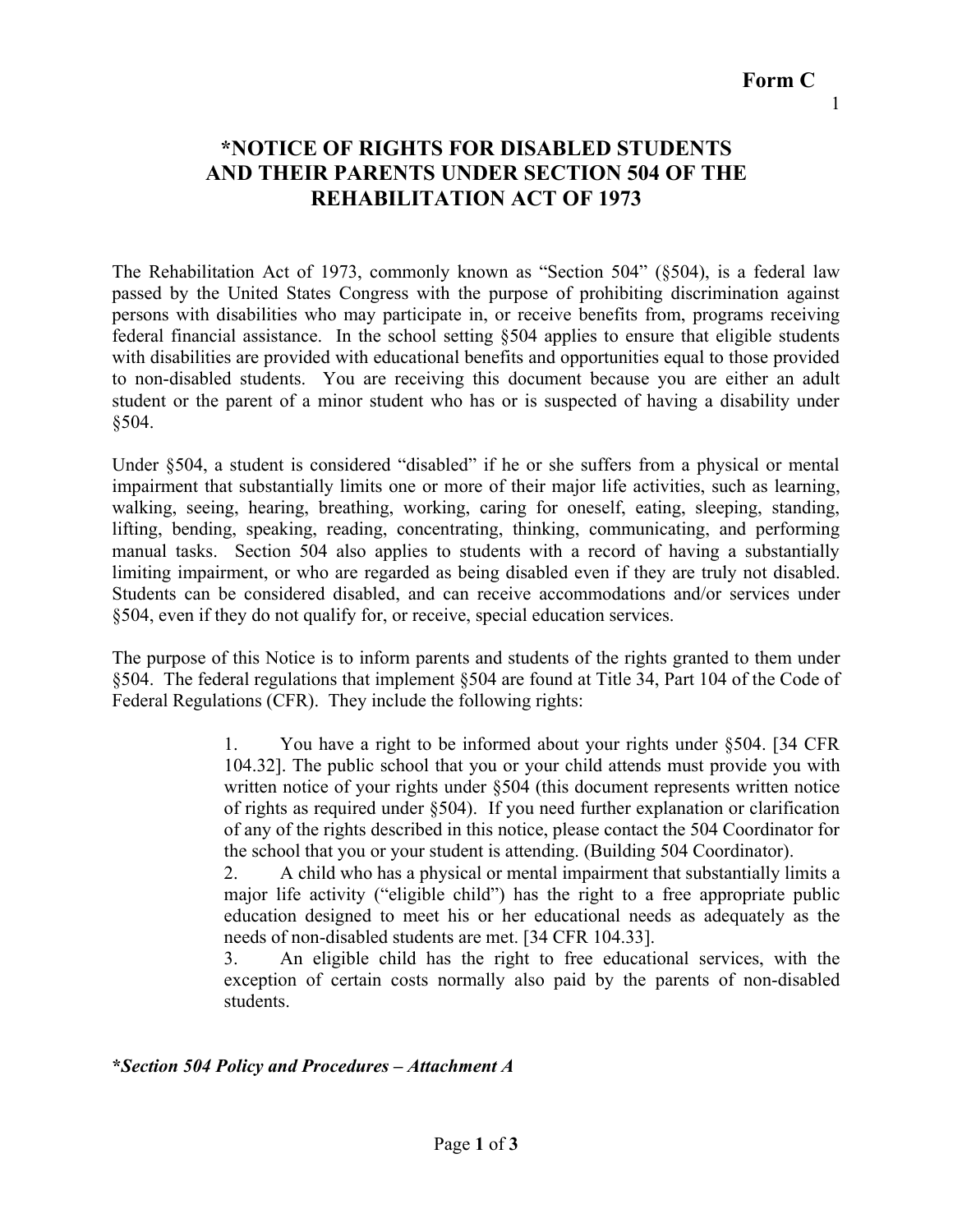## **Form C**

4. To the maximum extent appropriate, an eligible child has the right to be educated with children who are not disabled. The eligible child will be placed and educated in regular classes, unless the District demonstrates that his or her educational needs cannot be adequately met in the regular classroom, even with the use of supplementary aids and services. [34 CFR 104.34].

5. The eligible child has the right to services, facilities, and activities comparable to those provided to non-disabled students. [34 CFR 104.34].

6. The District must undertake an evaluation of your child prior to determining eligibility under Section 504 and developing his or her appropriate educational placement or program of services under 504, and also before any subsequent significant change in placement. [34 CFR 104.35].

7. If formal assessment instruments are used as part of an evaluation, procedures used to administer assessments and other instruments must comply with the requirements of §504 regarding test validity, proper method of administration, and appropriate test selection. [34 CFR 104.35]. The District will consider information from a variety of sources in making its determinations, including, for example: aptitude and achievement tests, teacher recommendations, reports of physical condition, social and cultural background, adaptive behavior, health records, report cards, progress notes, and parent input, among others. [34 CFR 104.35].

8. Placement decisions regarding your child must be made by a group of persons (a 504 Committee) knowledgeable about your child, the meaning of the evaluation data, possible placement options, and the requirement that to the maximum extent appropriate, children with disabilities should be educated with non-disabled children. [34 CFR 104.35].

9. If your child is eligible for services under §504, he or she has a right to periodic reevaluations to determine if there has been a change in educational need. Generally, a reevaluation will take place at least every three years. [34 CFR 104.35].

10. You have the right to be notified prior to any action (be it a proposal or refusal) regarding the identification, evaluation, or placement of your child. [34 CFR 104.36].

11. You have the right to examine relevant documents and records regarding your child (generally documents relating to identification, evaluation, and placement of your child under 504). [34 CFR 104.36].

12. You have the right to request an impartial due process hearing if you wish to contest any District action with regard to your child's identification, evaluation, or placement under 504. [34 CFR 104.36]. You have the right to participate personally at the hearing, and to be represented by an attorney, if you wish to hire one.